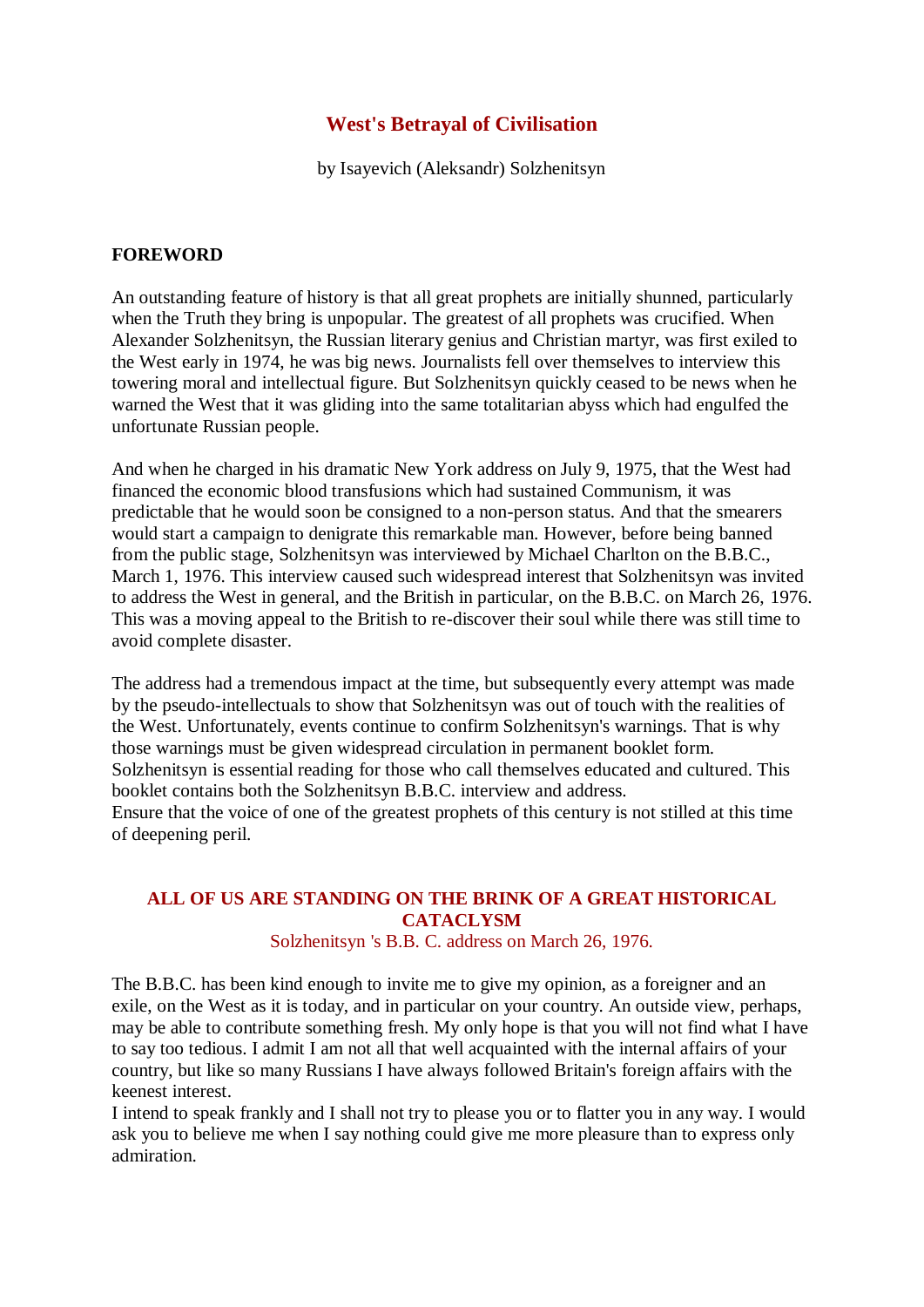A quarter of a century ago, in the labour camps of Kazakhstan, as we braced ourselves for our hopeless task of stemming the Communist tanks, the West represented for us the light of freedom. For us the West was not only the stronghold of the spirit but also the depository of wisdom. In that very year one of your ministers, Herbert Morrison, somehow or other managed to persuade the newspaper *Pravda* to devote an entire page to his utterances - and without any censorship. My God, how eagerly we rushed to where the paper was displayed a crowd of convicts with shaven heads, filthy, tattered jackets, clumsy prison-camp boots.

## **HOPES DASHED**

This was it! At last our subterranean kingdom was about to be pierced with the diamondbright, diamond-hard, ray of truth and hope! At last Soviet censorship, held for forty years in the grip of a bulldog's jaws, was to be relaxed. Now he'd make them see the truth! Now he'd stand up for us! But as we read and re-read that feeble, insipid article, so our hopes subsided slowly with it.

These were the superficial words of someone who had not the slightest idea of the savage structure, the pitiless aims of the Communist world - and of course this was precisely why *Pravda* so generously agreed to print them.

We had endured forty years of hell - and this British minister could find no word of hope to say to us.

The years went by. The decades went by. In spite of the Iron Curtain, views about what was happening in the West, what people were thinking about, kept coming through to us, thanks mainly to the BBC's Russian broadcasts, even at the time when they were being most vigorously jammed. And the more we learned, the more the state of your world perplexed us. Human nature is full of riddles and contradictions; their very complexity engenders art - and by art I mean the search for something more than simple linear formulations, flat solutions, over-simplified explanations. One of these riddles is: how is it that people who have been crushed by the sheer weight of slavery and cast to the bottom of the pit can nevertheless find strength in themselves to rise up and free themselves - first in spirit and then in body - while those who soar unhampered over the peaks of freedom suddenly lose the taste of freedom, lose the will to defend it, and, hopelessly confused and lost, almost begin to crave slavery? Or again - why is it that societies which have been benumbed for half a century by lies they have been forced to swallow, find within themselves a certain lucidity of heart and soul which enables them to see things in their true perspective and to perceive the real meaning of events; whereas societies with access to every kind of information suddenly plunge into lethargy, into a kind of mass blindness, a kind of voluntary self-deception? This is precisely what we have found to be the correlation between the spiritual development of the East and that of the West.

And, alas, the process of your development is five, if not ten times swifter than ours, This is what almost robs mankind of any hope of avoiding a global catastrophe.

For years we refused to believe this. We hoped that our vision of the West was such, because the information which reached us was inadequate, A few years ago I spoke of this with considerable alarm in my Nobel lecture. And yet, until I came to the West myself and spent two years looking around, I could never have imagined to what an extreme degree the West actually desired to blind itself to the world situation, to what an extreme degree the West had already become a world without a will, a world gradually petrifying in the face of the danger confronting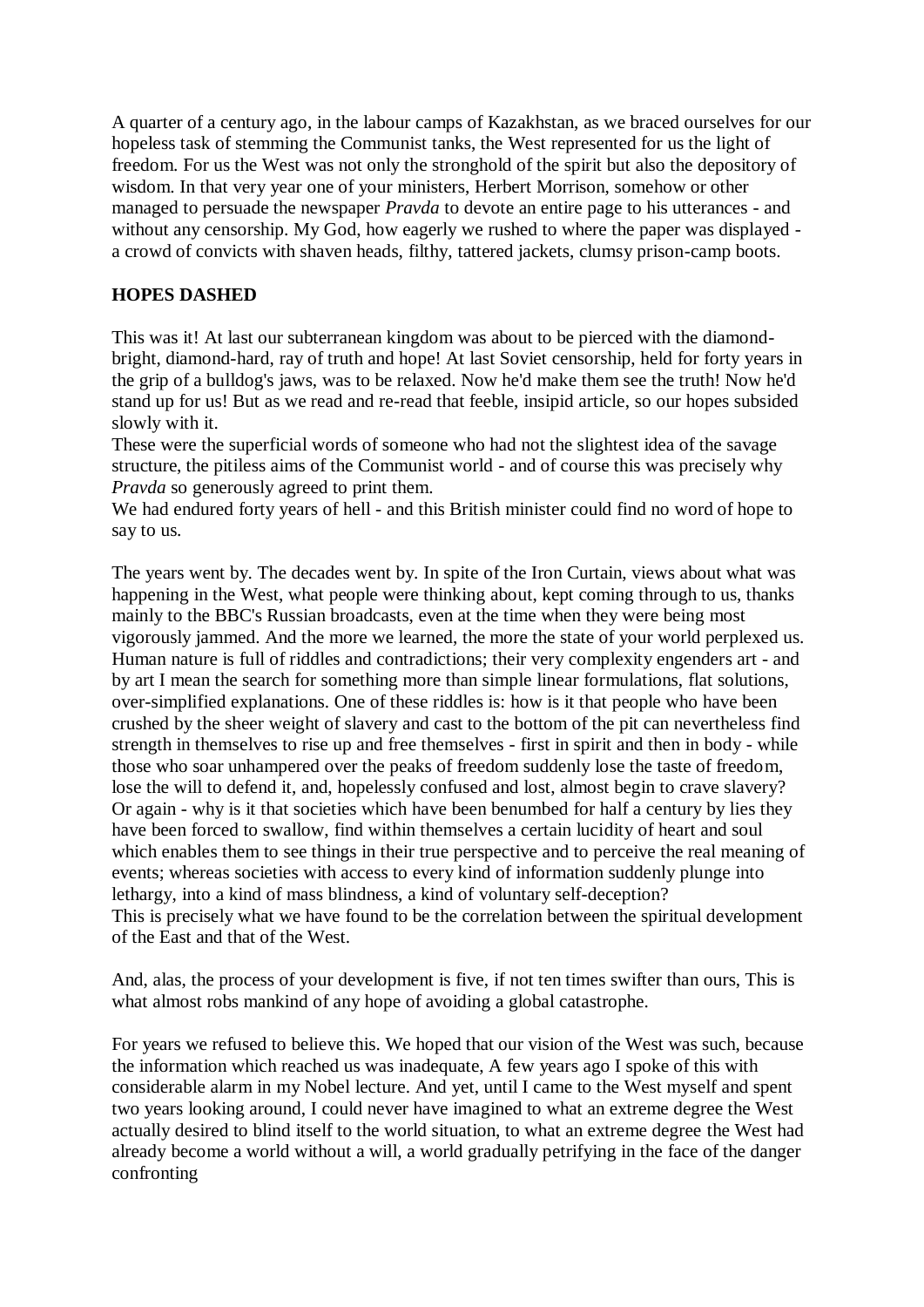## **WEST'S COURAGE LOST**

There is a German proverb which runs *Mut verloren - alles verloren!* - 'When courage is lost - all is lost,'

There is another Latin one, according to which loss of reason is the true harbinger of destruction.

But what happens to a society in which both these losses - the loss of courage and the loss of reason - intersect? This is the picture which, I found, the West presents today. There is of course a perfectly simple explanation for this process - not the superficial one, so fashionable in our day, according to which man himself is irreproachable and everything is blamed on a badly organised society. The explanation I have in mind is a purely human one.

Once it was proclaimed and accepted that above man there is no supreme being, and that instead man is the crowning glory of the universe and the measure of all things, then man's needs, desires - and indeed his weaknesses - were taken to be the supreme imperatives of the universe. Consequently the only good in the world - the only thing that needs to be done - is that which satisfies our feelings.

It was in Europe that this philosophy came to life several centuries ago; at the time its materialistic excesses were explained away by the previous excesses of Catholicism. But in the course of several centuries it inexorably swamped the whole of the Western world, and led it confidently on to colonial conquests, to the seizure of African and Asian slaves. And all this side by side with the outward manifestations of Christianity and the flowering of personal freedom.

By the beginning of the twentieth century this philosophy seemed to have reached the height of civiisation and reason. And your country, Britain, which had always been the core, the very pearl, of the Western world, gave expression to this civiisation in both its good and its bad aspects with particular brilliance.

#### **110 MILLION LIVES**

In 1914, at the beginning of our ill-fated twentieth century, a storm broke over this civilsation, a storm the size and range of which no one at that time could grasp. For four years Europe destroyed herself as never before, and in 1917 a crevasse opened up on the very edge of Europe, a yawning gap enticing the world into the abyss. The causes of this crevasse are not hard to find: it came about as the logical result of doctrines that had been at large in Europe for ages and had enjoyed considerable success. But the crevasse has something cosmic about it, too, in its unplumbed, unsuspected depths, in its unimaginable capacity for growing wider and wider and swallowing up more and more people.

Forty years previously Dostoevsky had predicted that Socialism would cost Russia one hundred million victims. At the time it seemed an improbable figure. Let me recommend the British press to acquaint its readers with the impartial three-page report of the Russian statistician, Professor Ivan Kurganov. It was published in the West twelve years ago, but, as is so often the case with matters of social significance, we only take cognizance of things that do not run counter to our own feelings. From Professor Kurganov's analysis we learn that if Dostoevsky erred, he erred on the side of understatement.

From 1917 to 1959 Socialism cost the Soviet Union a hundred and ten million lives!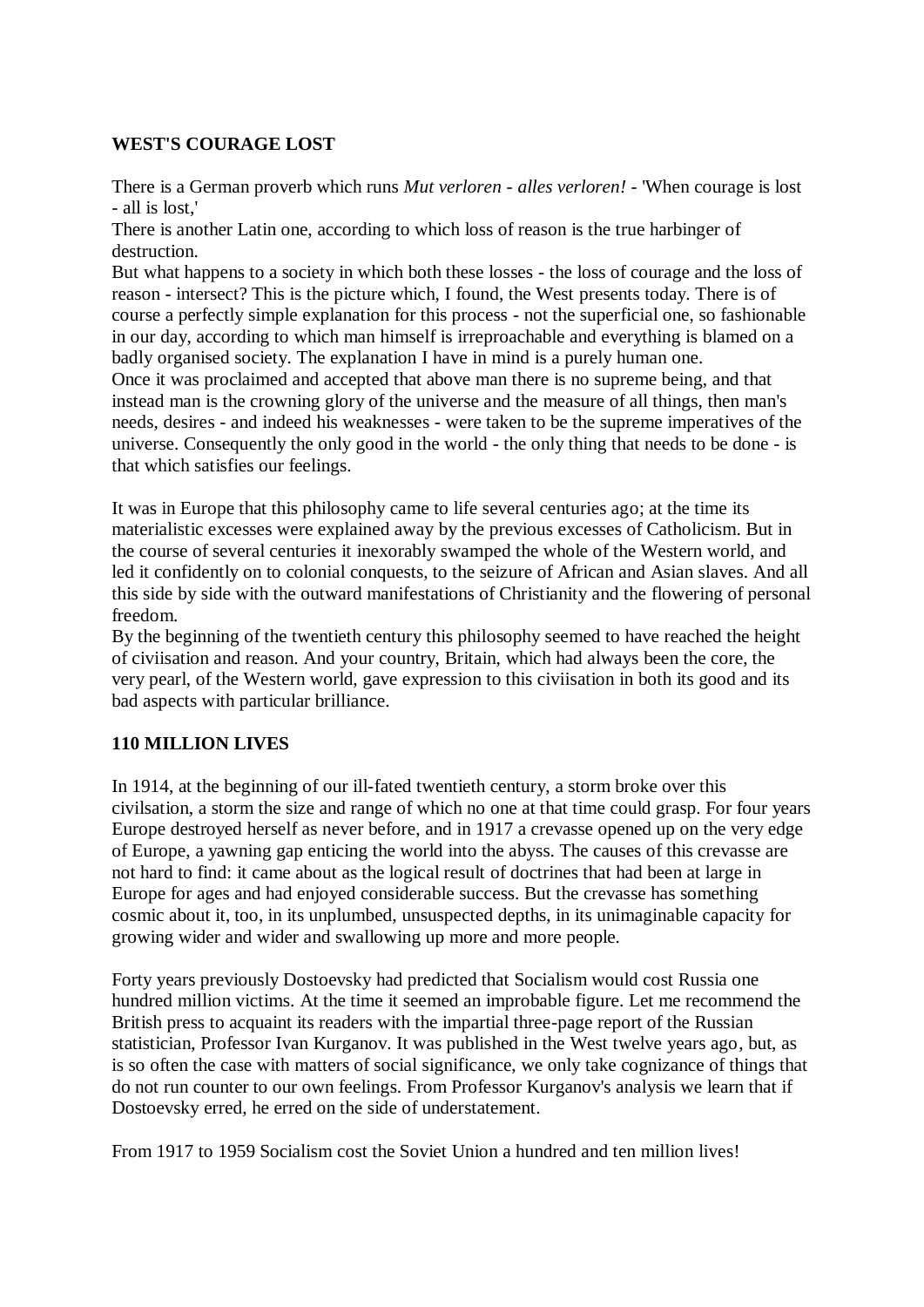When there is a geological upheaval continents do not topple into the sea immediately. The first thing that happens is that that fatal initial crevasse has to appear in some place or other. For a variety of reasons it so happened that this crevasse first opened up in Russia. It might have been anywhere else. And Russia, which people considered a backward country, had to leap forward a whole century, overtaking all the other countries in the world. We endured inhuman experiences, experiences of which the Western world - and this, includes Britain has no real conception and which the West is frightened even to think about. It is with a strange feeling that those of us who come from the Soviet Union look upon the West of today. It is as though we were neither neighbours on the same planet, nor contemporaries - and yet we contemplate the West from what will be your future, or look back seventy years, to see our past suddenly repeating itself. And what we see is always the same, always the same as it was then: adults deferring to the opinion of their children; the younger generation carried away by shallow worthless ideas; professors scared of being unfashionable; journalists refusing to take responsibility for the words they squander so profusely; universal sympathy for revolutionary extremists; people with serious objections unable or unwilling to voice them; the majority passively obsessed by a feeling of doom; feeble governments; societies whose defensive reactions have become paralysed; spiritual confusion leading to political upheaval.

What will happen as a result of all this lies ahead of us. But the time is near, and from bitter memory we can easily predict what these events will be.

### **MORAL DECLINE**

In the years which followed the world-wide upheaval of 1917 that pragmatic philosophy on which present-day Europe was nourished, with its refusal to take moral decisions, has reached its logical conclusion: since there are no higher spiritual forces above us and since I - Man with a capital M - am the crowning glory of the universe, then should anyone have to perish today let it be someone else, anybody but not I, not my precious self, nor those who are close to me.

The apocalyptic storm was already raging over the land which used to be Russia when Western Europe speedily extricated itself from that terrible war in its haste to forget it and to bring back prosperity, fashions and the latest dances.

Lloyd George actually said: 'Forget about Russia. It's our job to ensure the welfare of our own society.'

In 1914, when the Western democracies needed help, they were not averse to appealing to Russia. But in 1919 those Russian generals, who for three years, straining Russian resources to the very limit, had fought to save the Marne, the Somme and Verdun, were refused either military aid or even an alliance by their Western allies. Many a Russian soldier lay buried in French soil; others who had gone to Constantinople were charged for their rations and even had their underwear confiscated in lieu of payment. They were then cajoled into returning to Russia, only to be dealt with by the Bolsheviks, or into embarking for Brazil, only to become semi-slaves on the coffee plantations.

Unseemly deeds are usually accompanied by high-sounding, even brilliant, justifications. In 1919 no one said openly: 'What have your sufferings got to do with us?' Instead people said: 'We have no right to support even the authority of an ally against the wishes of the people.' (Note, however, that in 1945, when millions of Soviet citizens had to be handed over for despatch to the Gulag Archipelago, this argument was conveniently twisted: 'We have no right to carry out the wishes of these millions,' it was said, 'and to ignore our obligations towards the authorities of an allied country.' How easily one's egosim can be satisfied by a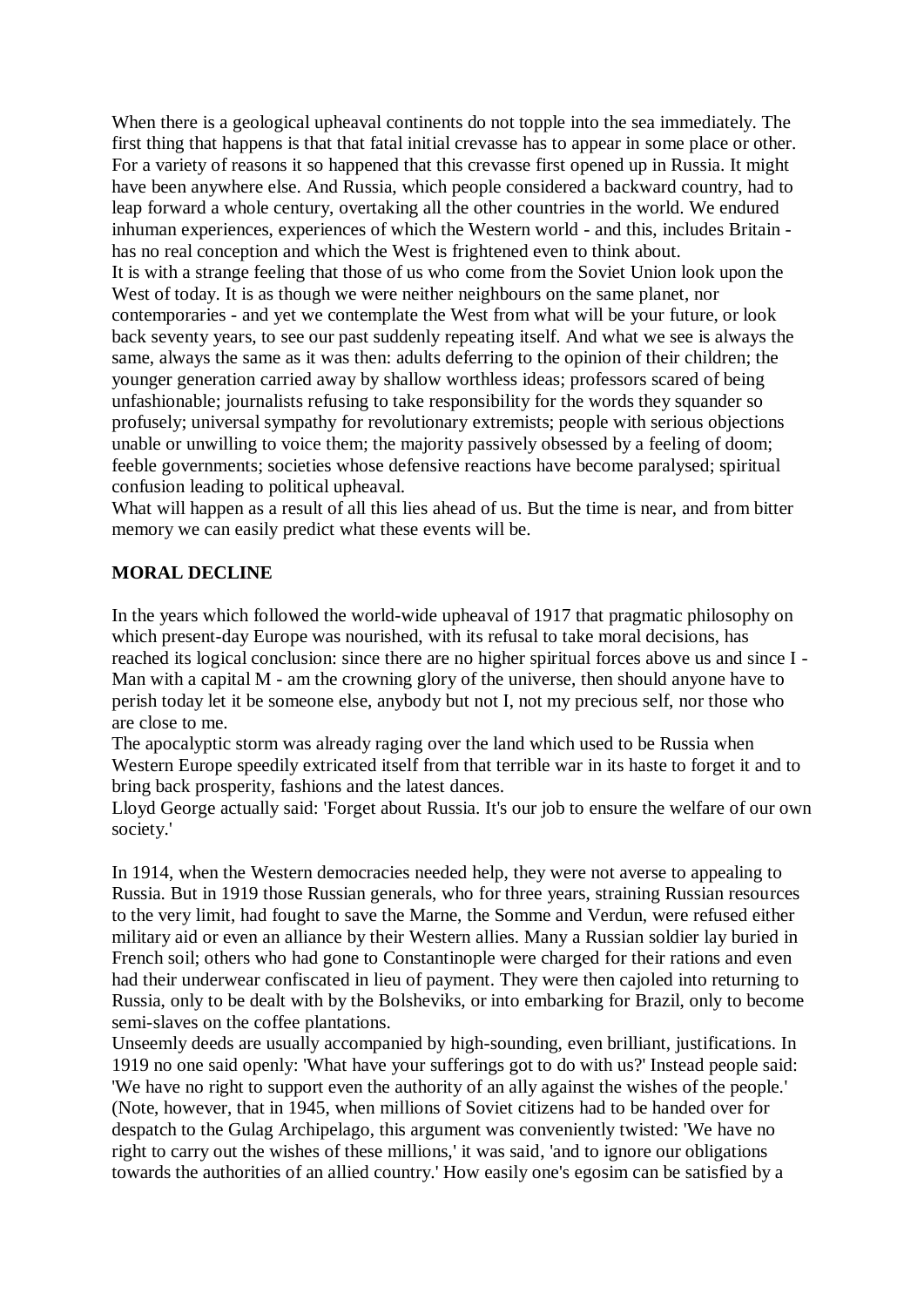handy formula!)

But there were even nobler justifications than these: what was happening in Russia was nothing more than a continuation of all that had happened in eighteenth and nineteenthcentury Europe, a repetition of the general transition from liberalism to Socialism. This tendency of ideas to continue on their natural course made people admire them. And so all the aggressive elements, all the influential elements in society - and this was especially the case in Britain - admired what they called the 'unprecedented progressive experiment taking place in the USSR,' while we were being strangled by the cancerous tentacles of the Gulag Archipelago, while millions of hardworking peasants were being sent to die in Siberia in midwinter.

Not very far from where you live, in the Ukraine and the Kuban, some six million peasants, including children, old men and women, died of famine - and this was in peacetime - swollen with hunger and writhing in agony.

### **BERNARD SHAW**

And not a single Western newspaper printed photographs or reports of the famine - indeed, your great wit Bernard Shaw even denied its existence. 'Famine in Russia?' he said. 'I've never dined so well or so sumptuously as when I crossed the Soviet border.' For whole decades your rulers, your members of Parliament, your spokesmen, your journalists, your writers, your leading thinkers managed not even to notice the fifteen-million-strong Gulag Archipelago!

Up to thirty books on the Gulag were published in Europe before mine and hardly one of them was even noticed.

There is a border line, beyond which the natural cause of 'progressive principles', of 'the dawn of a new era' becomes nothing more than calculated conscious hypocrisy; for this makes life more comfortable to live. There was, however, one great exception over the last hundred years or so, and that was your struggle with Adolf Hitler, when Britain cast overboard the philosophy of pragmatism, or utilitarianism - the philosophy of recognizing any group of gangsters, any puppets, as heads of a country so long as they were in control of its territory.

With Hitler, Britain assumed a moral stance and it was this that inspired her to one of the most heroic acts of resistance in her history. A moral stance, even in politics, always safeguards our spirit; sometimes, as we can see, it even protects our very existence. A moral stance can suddenly turn out to be more far-sighted than any calculated pragmatism. Your war with Hitler, however, was not tragic in the Aristotelian sense of the word. Your sacrifices, sufferings and losses were justified; they did not run counter to the aims of the war. You defended - and successfully defended - precisely that which you intended to defend. But for the peoples of the USSR the war was a tragic war. We were forced to defend our native land with all the strength we could muster (and with infinitely greater losses: Kurganov's figures are indisputable: forty-four million), and in so doing to strengthen all the things that we most loathed - the power of our own executioners, our oppression, our destruction and, as we can see today, ultimately your destruction too. And when those millions of Soviet citizens dared to flee from their oppressors or even to initiate national liberation movements, then our freedom-loving Western allies - and not least among them your British - treacherously disarmed them, bound them, and handed them over to the Communists to be killed. They were sent to the labour camps in the Urals where they mined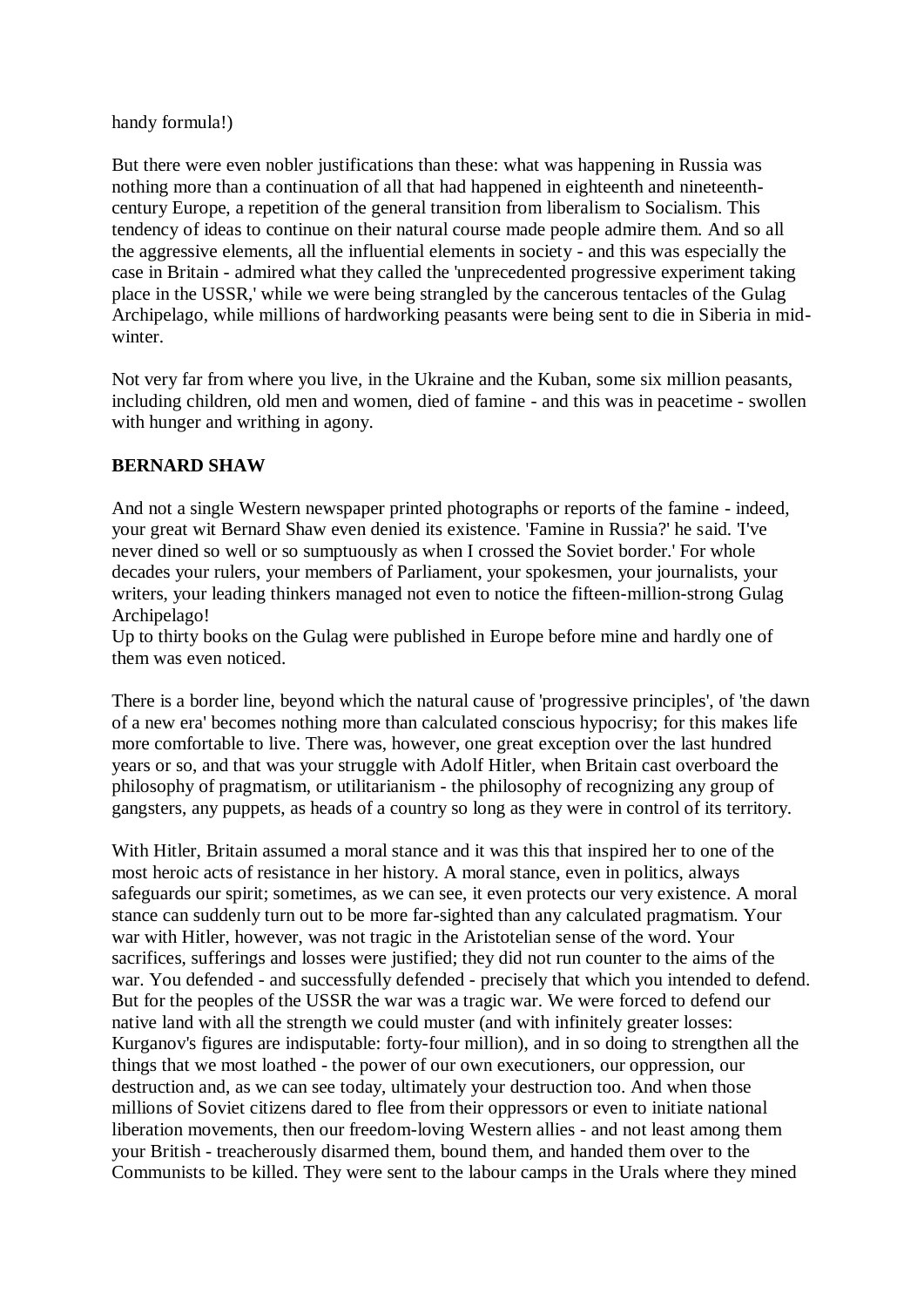uranium for the atom bombs to be used against you yourselves!

#### **"FREE" PRESS**

Nor did you shrink from using the butts of your rifles on seventy-year-olds, those very men who had been Britain's allies in the First World War, and who were now being hastily handed over to be murdered. From the British Isles alone one hundred thousand Soviet citizens were forcibly repatriated while on the Continent the number was more than a million. But the most remarkable thing of all was that your free, independent, incorruptible press, your famous *Times, Guardian, New Statesman* and all the rest of them, all wittingly shared in the covering up of this crime and would have kept silent to this very day had not Professor Epstein from America so tactlessly started his investigations into the Fascist techniques which democracies are capable of employing.

The conspiracy of the British press was only too successful: indeed there must be many people in Britain today who have not the faintest idea about this crime committed at the end of the Second World War. But it was committed, and it has left a deep and painful mark on the Russian memory. Twice we helped save the freedom of Western Europe. And twice you repaid us by abandoning us to our slavery.

It is clear what you wanted. Once again you wanted to extricate yourself as quickly as possible from this terrible war, you wanted to rest, you wanted to prosper. But there was a price to pay. And the noble philosophy of pragmatism laid down that once again you should close your eyes to a great many things: to the deportation of whole nations to Siberia, to Katyn, to Warsaw - in that same country for whose sake the war had started; you should forget Estonia, Latvia and Lithuania; you should hand over six more of your European sisters into slavery and allow a seventh to be cut in two; at Nuremberg you should sit amicably side by side with judges who were every bit as much murderers as those on trial, and never let this disturb your British sense of justice.

Whenever a new tyranny came into existence, however far away - in China, say, or Laos - Britain was always the first to recognise it, eagerly pushing aside all competitors for the honour. All this required great moral fortitude - and your society was not found lacking. All one had to do was to repeat again and again the magic formula: 'The dawn of a new era'. You whispered it. You shouted it. And when you grew sick of it and decided to reaffirm your valour in the eyes of the world and recover your self-respect, then your country manifested incomparable daring - against . . . Iceland, against . . . Spain, countries which could not even answer you back.

## **DEATHLY SILENCE**

Tank columns in East Berlin, Budapest and Prague declared that they were there 'by the will of the people', but not once did the British Government recall its ambassadors in protest from any of these places. In South East Asia unknown numbers of prisoners have been killed and are still being killed in secret; yet the British ambassadors have not been recalled. Every day in the Soviet Union psychiatrists murder people with their hypodermic syringes merely because they do not think along accepted lines or because they believe in God - again the British ambassador is never recalled. But when five terrorists - who had actually committed murder - were executed in Madrid, then the British ambassador was recalled and the din reverberated throughout the world. What a hurricane burst forth from the British Isles!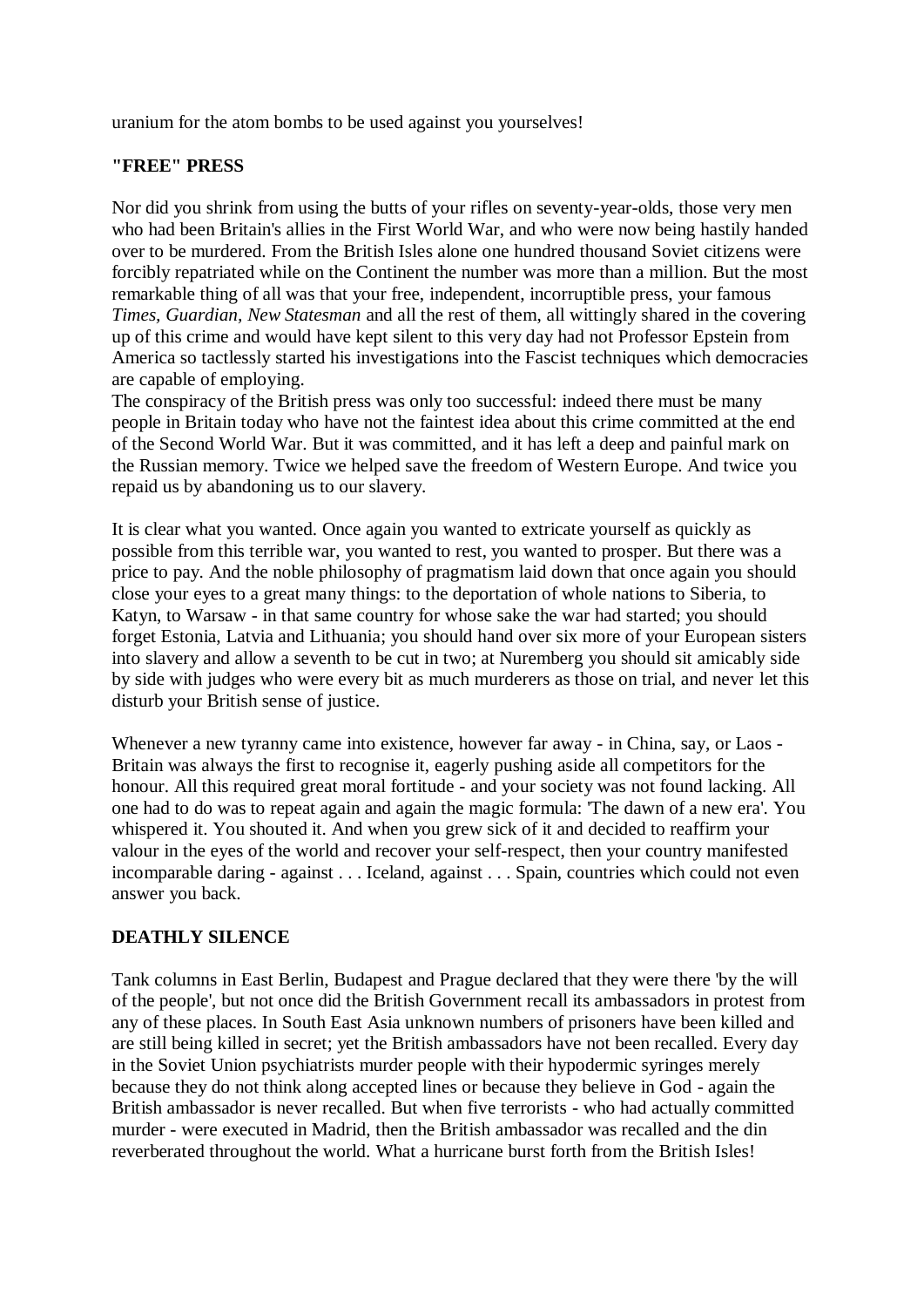You have to know how to protest. It's got to be done with a great deal of anger - but only so long as it does not run counter to the spirit of the age, and presents no danger to the authorities of those protesting. If only you could make use of your British scepticism for a moment - it can't have deserted you entirely - and put yourselves in the position of the oppressed peoples of Eastern Europe - then you can view your unseemly behaviour through our eyes!

The Prime Minister of Spain was murdered and all cultured Europe was delighted. Some Spanish policemen, even some Spanish hairdressers, were murdered - and the countries of Europe went wild with joy, as if their own police were insured against the Terrorist International.

Not a single family driving to an airport can be sure that it won't be gunned down by some 'fighter' for someone or other's 'freedom'. No one can be sure that he'll get to the end of the street safe and sound. But terrorists can be sure public opinion guarantees that their lives will be safe, that their cause will be given publicity and that they will be held in decent confinement - until such time as other terrorists come and rescue them.

A society for the protection of terrorists indeed!

There was such a society in Russia before her collapse: we too have trodden this fatal path.

## **FALSE SECURITY**

Meanwhile the crevasse grows ever wider, spreads even further across the globe, shifts into other continents. The most populous country in the world has plunged headlong into it. So too, have numerous defenceless tribes - Kurds, Northern Abyssinians, Somalis, Angolans without the British with their great tradition of freedom showing the slightest anxiety over such petty matters. Even today you are lulled into thinking that these fine islands of yours will never be split in two by that crevasse, will never be blown sky-high. And yet the abyss is already there beneath your very feet.

Every year several more countries are seized and taken over as bridgeheads for the coming world war, and the whole world stands by and does nothing. Even the oceans are being taken over - and need one tell you British what that means or what the seas will be used for? And what of Europe today? It is nothing more than a collection of cardboard stage sets, all bargaining with each other to see how little can be spent on defence so as to leave more for the comforts of life.

The continent of Europe, with its centuries-long preparation for the task of leading mankind, has of its own accord abandoned its strength and its influence on world affairs - and not just its physical influence but its intellectual influence as well. Dynamic decisions, major movements have now begun to mature beyond the frontiers of Europe. How strange it all is! Since when has mighty Europe needed outside help to defend herself? At one moment she had such a surfeit of strength that while waging wars within her own boundaries and destroying herself she was still able to seize colonies.

At another - she suddenly found herself hopelessly weak without even having lost a single major war.

However hidden it may be from the human gaze, however unexpected for the practical mind, there is sometimes a direct link between the evil we caused to others and the evil which suddenly confronts us. Pragmatists may explain this link as a chain of natural cause and effect. But those who are more inclined to a religious view of life will immediately perceive a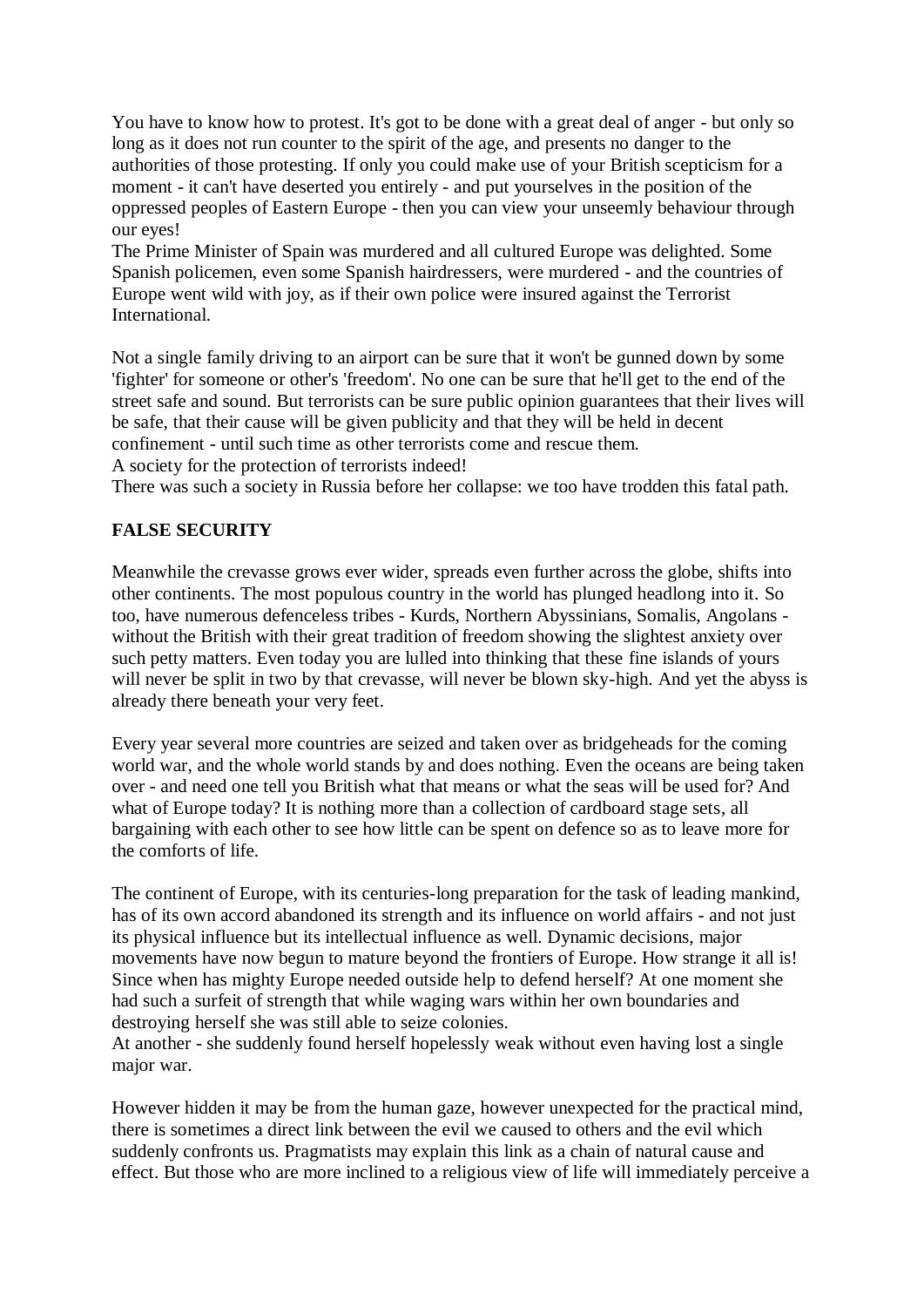link between sin and punishment. It can be seen in the history of every country.

The generation of today has had to pay for the shortcomings of their fathers and grandfathers who blocked their ears to the lamentations of the world, and closed their eyes to its miseries and disasters.

## **SPIRITUAL CONTEMPT**

Your newspapers may be famous for their traditions, yet they print a number of articles containing analyses and commentaries which are shamefully shallow and short-sighted. What can one say when your leading Liberal paper compares the contemporary development of the Russian spiritual regeneration...with pigs trying to fly? This is not just contempt for the spiritual potential of my people. It is broader than that. It is a kind of fastidious contempt for any kind of spiritual regeneration, for anything which does not stem directly from economics but which is based on moral criteria. What an inglorious end to four hundred years of materialism!

The decline of contemporary thought has been hastened by the misty phantom of Socialism. Socialism has created the illusion of quenching people's thirst for justice. Socialism has lulled their conscience into thinking that the steam-roller which is about to flatten them is a blessing in disguise, a salvation. And Socialism, more than anything else, has caused public hypocrisy to thrive; it has enabled Europe to ignore the annihilation of sixty-six million people on its very borders.

There is not even a single precise definition of Socialism which is generally recognised: all we have is a sort of hazy shimmering concept of something good, something noble - so that two Socialists talking to each other about Socialism might just as well be talking about completely different things. And of course, any new-style African dictator can call himself a Socialist without fear of contradiction.

But Socialism defies logic. You see, it is an emotional impulse, a kind of worldly religion, and nobody has the slightest need to study or even to read the teachings of its early prophets. Their books are judged by hearsay; their conclusions are accepted ready-made. Socialism is defended with a passionate lack of reason; it is never analysed; it is proof against all criticism. Socialism - especially Marxist Socialism - uses the neat device of declaring all serious criticism 'outside the framework of possible discussion', and one is required to accept ninety-five per cent of Socialist doctrine as a 'basis for discussion' - all that is left to argue is the remaining five per cent.

There is another myth here, too, namely that Socialism represents a sort of ultra-modern structure, an alternative to dying capitalism. My friend, Academician Igor Shafarevich, has shown in his extensive study of Socialism that Socialist systems - systems, that is, which are being used today to lure us to some halycon future - made up the greatest portion of the previous history of mankind - in the Ancient East, in China; and were to be repeated later in the bloody experiments of the Reformation. As for Socialist doctrines, he has shown that they emerged far later but have still been with us for over two thousand years; and that they originated not in an eruption of progressive thought as people think nowadays, but as a reaction - Plato's reaction against Athenian democracy, the Gnostics' reaction against Christianity - a reaction against the dynamic world of individualism and a return to the impersonal, stagnant system of antiquity.

And if we follow the explosive sequence of Socialist doctrines and Socialist Utopias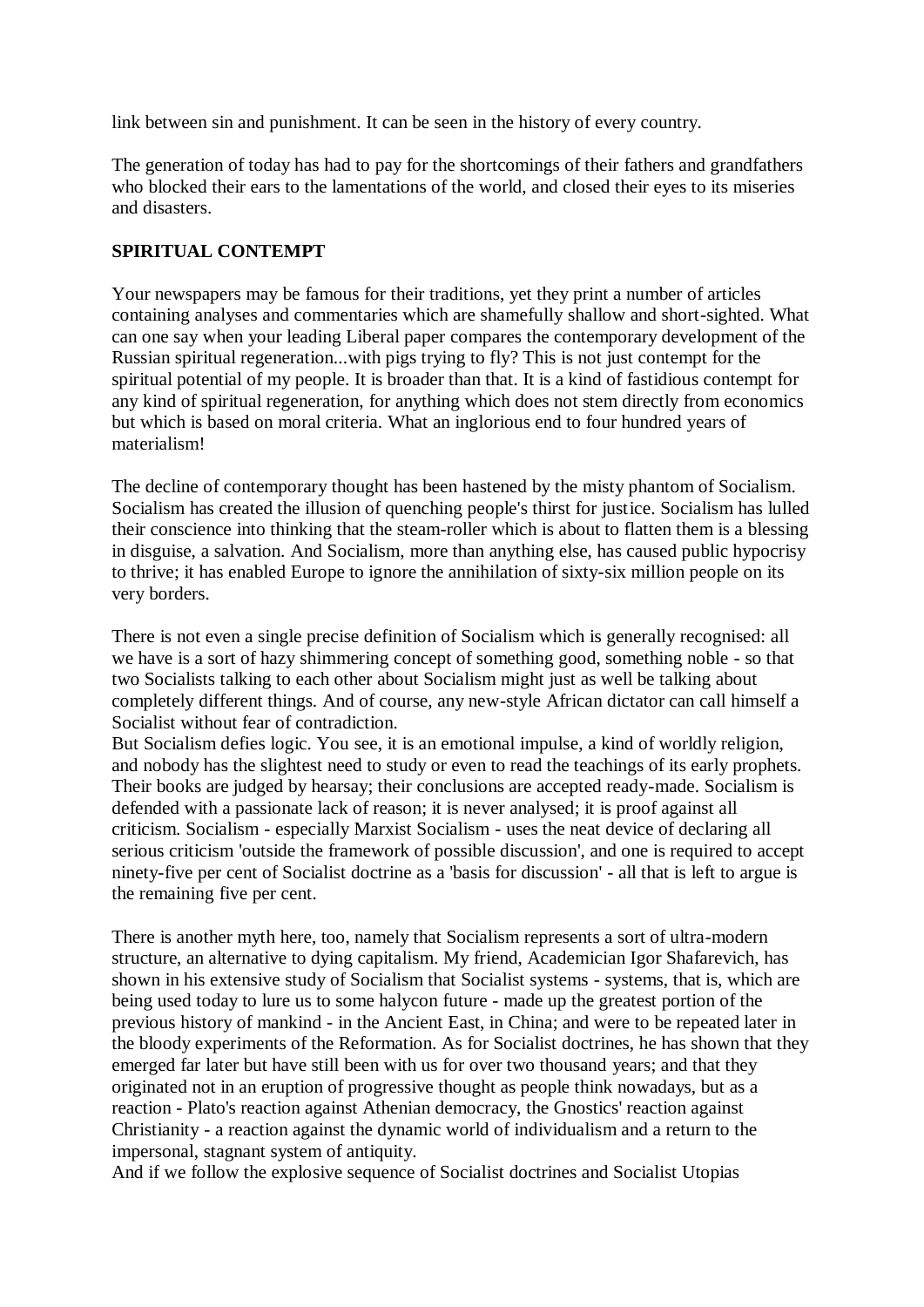preached in Europe - by Thomas More, Campanella, Winstanley, Morelli, Deschamps, Baboeuf, Fourier, Marx and dozens of others - we cannot help shuddering as they openly proclaim certain features of that terrible form of society. It is about time we called upon rightminded Socialists calmly and without prejudice to read, say, a dozen of the major works of the major prophets of European Socialism and to ask themselves: is this really that social ideal for which they would be prepared to sacrifice the lives of countless others and even to sacrifice their own?

## **COMPULSORY EQUALITY**

Socialism begins by making all men equal in material matters only (this of course requires compulsion: the advocates of all brands of Socialism agree on this point). However, the logical progression towards so-called 'ideal' equality inevitably implies the use of force. Furthermore it means that the basic element of personality - those elements which display too much variety in terms of education, ability, thought and feeling - must themselves be levelled out. The English saying 'My home is my castle' stands in the way of Socialism. And again, there is that attractive-sounding formula 'Socialist Democracy' which is about as meaningful as talking about 'boiling ice': for it is precisely democracy that the dragon (of Socialism) is about to devour.

And as democracy grows weaker and weaker, loses more and more ground in the two continents it partially covers, so the force of tyranny spreads throughout the globe. Let me remind you that 'forced labour' is part of the programme of all prophets of Socialism, including Communist Manifesto.

### **There is no need to think of the Gulag Archipelago as an Asiatic distortion of a noble ideal. It is an irrevocable law.**

Modern society is hypnotised by Socialism. It is prevented by Socialism from seeing the mortal danger it is in. And one of the greatest dangers of all is that you have lost all sense of danger, you cannot even see where it's coming from as it moves swiftly towards you. You imagine you see danger in other parts of the globe and hurl the arrows from your depleted quiver there. But the greatest danger of all is that you have lost the will to defend yourselves.

## **STRENGTH SAPPED**

And Great Britain - the kernel of the Western world as we have already called it - has experienced this sapping of its strength and will to an even greater degree, perhaps, than any other country. For some twenty years Britain's voice has not been heard in our planet; its character has gone, its freshness has faded. And Britain's position in the world today is of less significance than that of Romania, or even . . . Uganda.

British common sense - so lucid, so universally acknowledged - seems to have failed her now. Contemporary society in Britain is living on self-deception and illusions both in the world of politics and in the world of ideas. People build rickety structures to convince themselves that there is no danger and that its irrevocable advance is nothing more than the establishment of a stable world.

**We, the oppressed peoples of Russia, the oppressed peoples of Eastern Europe, watch with anguish the tragic enfeeblement of Europe. We offer you the experience of our suffering; we would like you to accept it without having to pay the monstrous price of death and slavery that we have paid.**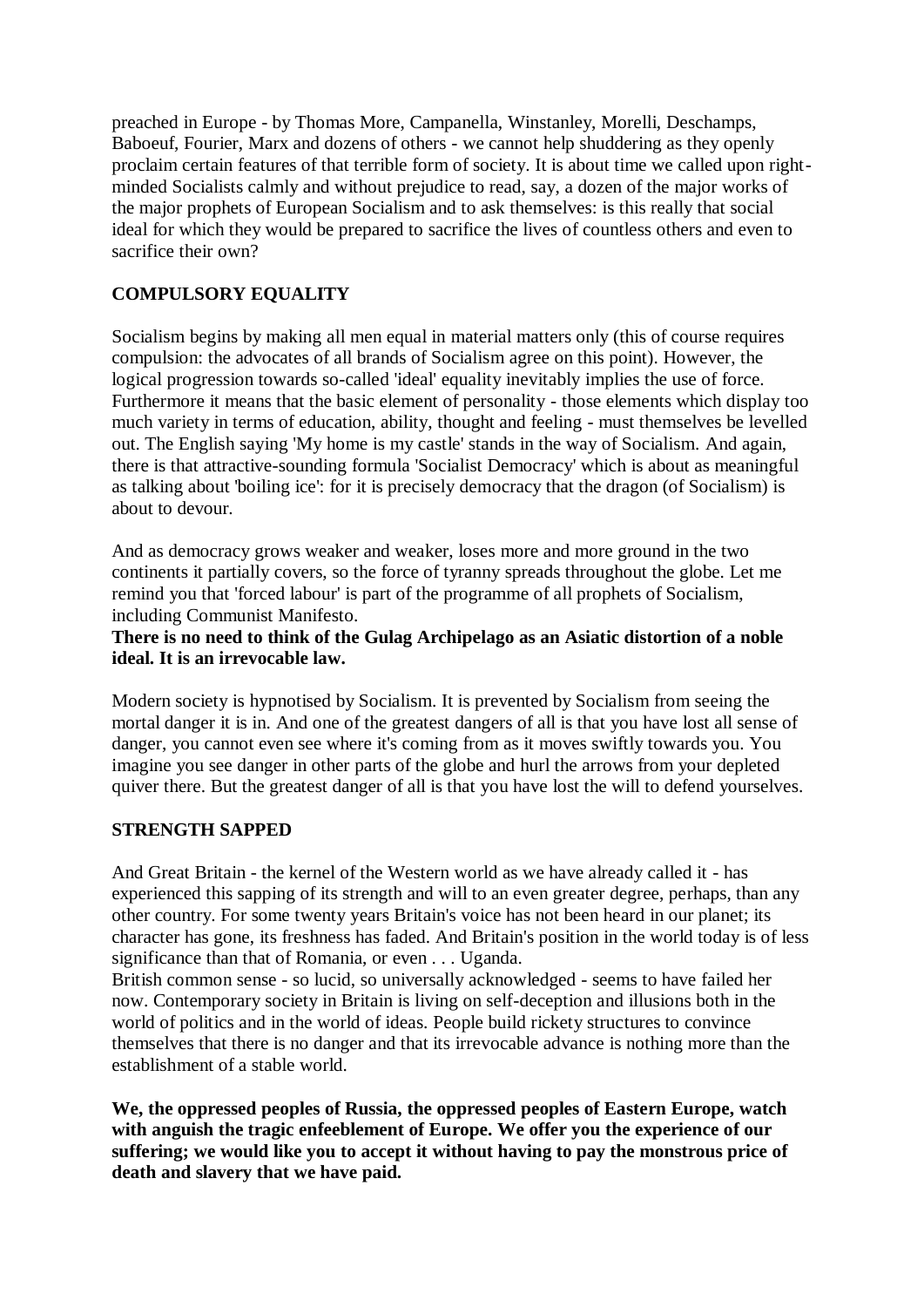But your society refuses to heed our warning voices. I suppose we must admit, sad though it is, that experience cannot be transmitted: everyone must experience everything for himself. Of course, it is not just a question of Britain; it is not just a question of the West - it concerns all of us, in the East as well as in the West. We are all, each in his own way, bound together by a common fate, by the same bands of iron. And all of us are standing on the brink of a great historical cataclysm, a flood that swallows up civilisation and changes whole epochs. The present world situation is complicated still more by the fact that several hours have struck simultaneously on the clock of history. We have all got to face up to a crisis - not just a social crisis, not just a political crisis, not just a military crisis. And we must not only face up to this crisis but we must stand firm in this great upheaval - an upheaval similar to that which marked the transition from the Middle Ages to the Renaissance.

Just as mankind once became aware of the intolerable and mistaken deviation of the late Middle Ages and recoiled in horror from it, so too must we take account of the disastrous deviation of the late Enlightenment. We have become hopelessly enmeshed in our slavish worship of all that is pleasant, all that is comfortable, all that is material - we worship things, we worship products.

Will we ever succeed in shaking off this burden, in giving free rein to the spirit that was breathed into us at birth, that spirit that distinguishes us from the animal world?

## **"I AM A CRITIC OF THE WEAKENING OF THE WEST"**

The text of Michael Charlton 's B.B.C. London, interview with Solzhenitsyn on March 1, 1976

Q. Aleksandr lsa'ich, when Mr. Brezhnev and the Politburo took the decision to exile you abroad, rather than send you once more to a concentration camp, they must have believed that you would do less damage to the Communist state outside the Soviet Union than inside it. I wonder if you believe that time will prove that judgement to be correct?

A. In the way you put that question there is a certain false assumption. It assumes that the Politburo is all-powerful and independent in the decisions it makes, that it was free to decide one way or another. I must say that at the time of my exile the situation was very unusual. In the autumn of 1973 the support of Western public opinion for Sakharov and myself in our head-on confrontation, as I have called it, was so powerful, so unyielding, support such as the West had not demonstrated for a long time, that the Soviet Politburo simply took fright. It did not have complete freedom of choice either to keep me in prison or to exile me, they simply took fright at this anger, this storm of indignation in the West, and were forced to give way. This was a forced concession. For that reason, I think that now, even if they regret it - and I imagine they do regret it - we must remember that they, in effect, had no choice.

That was a rare moment when the West demonstrated unprecedented firmness and forced them to retreat. On the other hand, they would be right, wouldn't they, if you felt that your warnings, or your beliefs, fell upon deaf ears in the West? You would then cease to be relevant, and that presumably is what they hope? Yes, if one looks at it from this point of view, you are right.

My warnings, the warning of others - Sakharov's very grave warning directly from the Soviet Union - these go unheeded, most of them fall, as it were, on the ears of the deaf - people who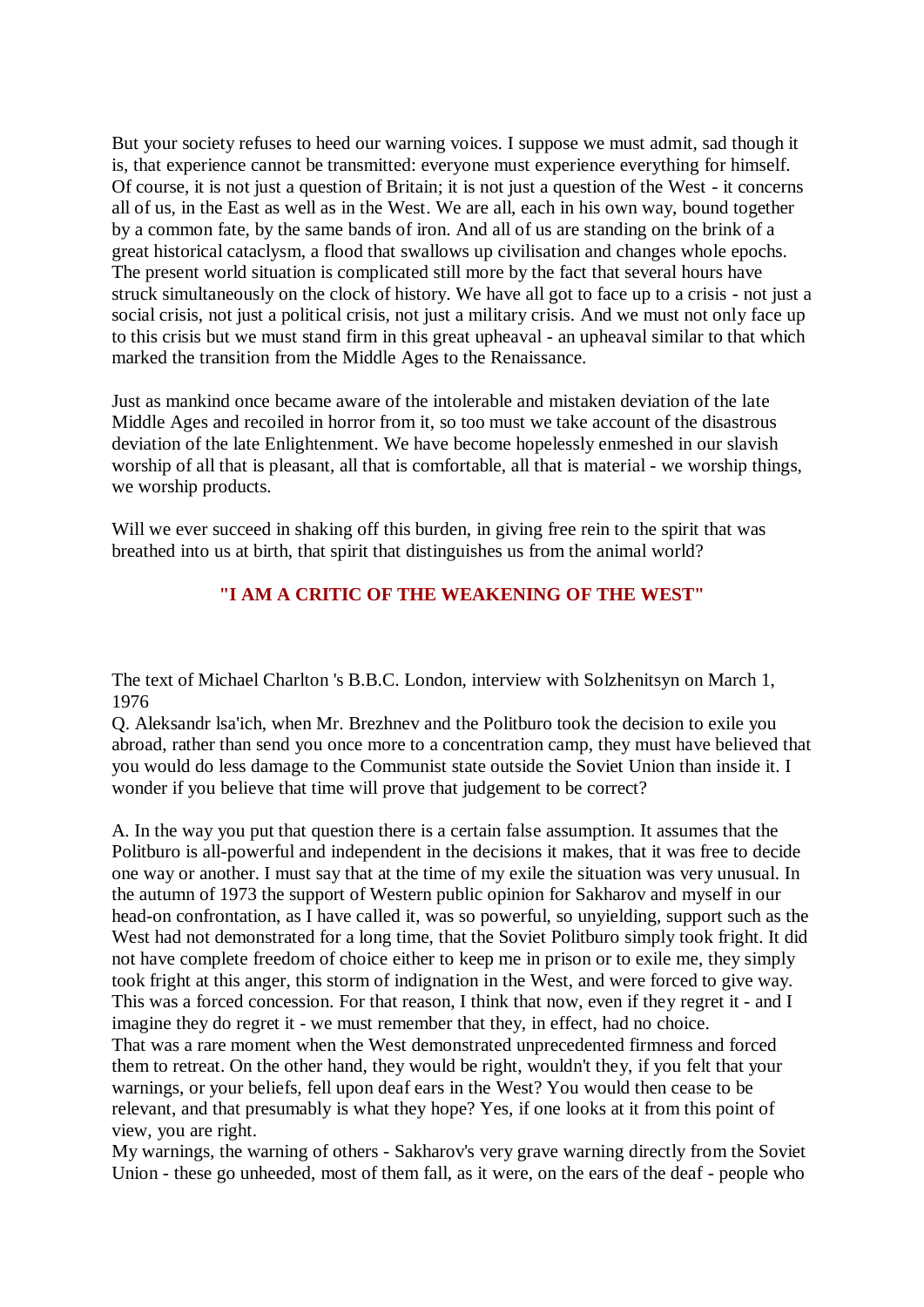do not want to hear them. Once I used to hope that experience of life could be handed on from nation to nation, and from one person to another . . . But now I am beginning to have doubts. Perhaps everyone is fated to live through every experience himself in order to understand.

Q. You are in a unique position to watch, now, a debate in both East and West, which to a large extent has been inspired, or has been focused, by your own experiences and your writings. How important is the experience of the Russian people for the West?

A. When I use the word "Russian" I always differentiate it from the word "Soviet" - I have in mind here even pre-Soviet experience, pre-Revolutionary experience. In actual fact our Russian experience is vitally important for the West, because by some chance of history we have trodden the path the West is taking seventy or eighty years before the West. And now it is with a rather strange sensation that we look at what is happening to you, when many social phenomena are repeating what happened in Russia before its collapse. Our experience of life is of vital importance to the West, but I am not convinced that you are capable of assimilating it without having gone through it right to the end yourselves.

Q. Give me an example of what you mean by the Russian experience being repeated in the West.

A. One could quote here many examples: for example, a certain retreat by the older generation, yielding their intellectual leadership to the younger generation. It is against the natural order of things for those who are youngest, with the least experience in life, to have the greatest influence in directing the life of society. One can say then that this is what forms the spirit of the age, this current of public opinion, when people in authority, well-known professors, scientists, are reluctant to enter into an argument even when they hold a different opinion. It is considered embarrassing to put forward one's counter-arguments less one becomes involved. And so there is a certain abdication of responsibility, which is typical here where there is complete freedom.

Take the press: writers, journalists who enjoy great freedom (and incidentally Russia enjoyed great freedom - the West has a completely false view of Russia before the Revolution) lose their sense of responsibility before history, before their own people. Then there is now this universal adulation of revolutionaries, the more so the more extreme they are! Similarly, before the Revolution we had in Russia, if not a cult of terror in society, then a fierce defence of the terrorists.

People in good positions, intellectuals, professors, liberals, spent a great deal of effort, anger and indignation in defending terrorists. And then the paralysis of governmental power. I could give you many more analogies.

Q. It is this West, as you say though, which has made it possible for people like you to survive and you acknowledge that. But how would you say that your two years in the West, in view of what you have just said, have reshaped your views? You are obviously more pessimistic now than you were when you came.

A. I am not going to speak only about myself personally, and when I say my generation, I have in mind people who shared my fate, that is to say the soldiers of the Second World War and then the prisoners - this was, after all, the common fate of so many. My generation went through several stages. In the Fifties, after the end of the war, we literally worshipped the West. We looked upon the West as being the sun of freedom, the fortress of the spirit, our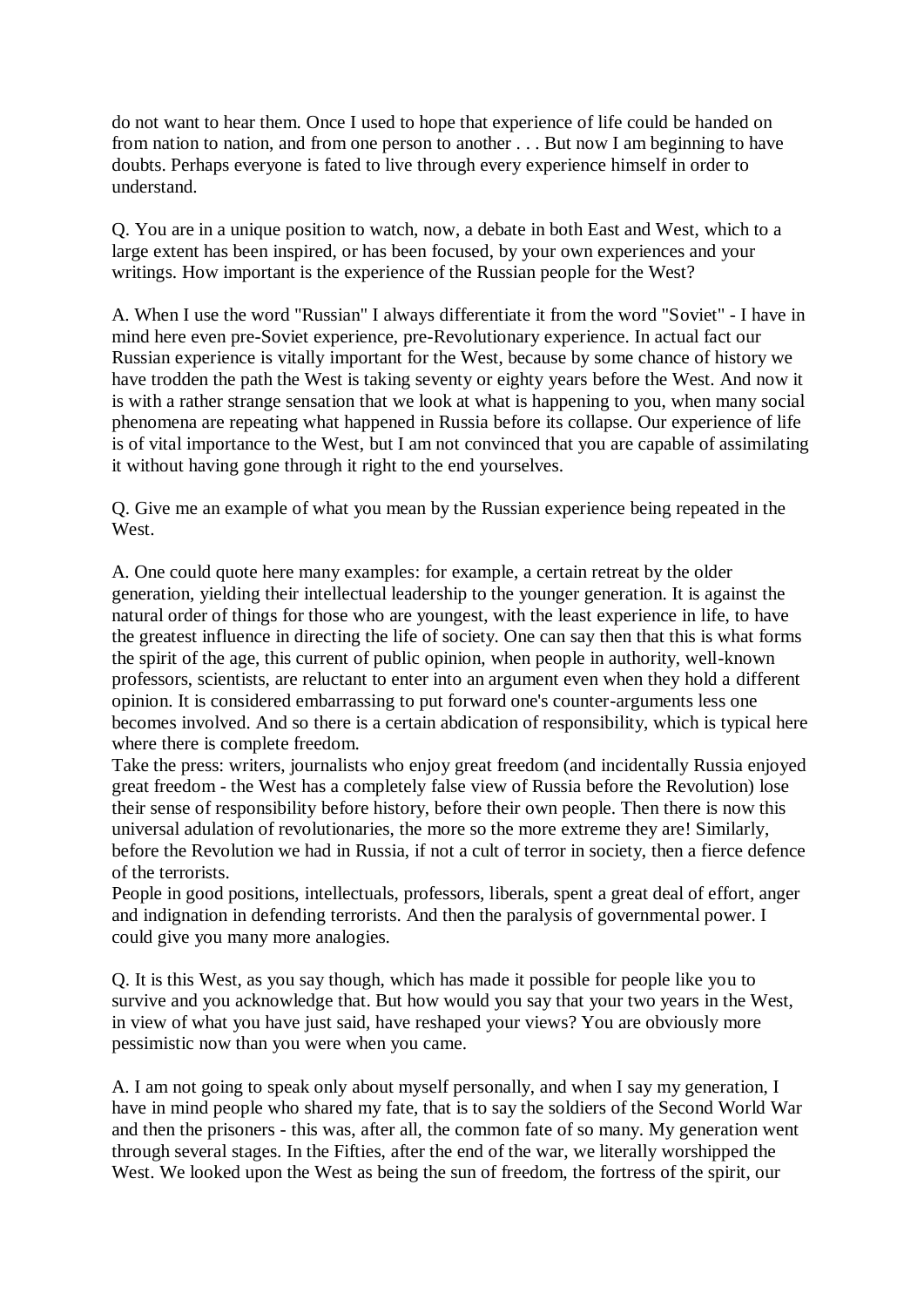hope, our ally. We all thought that it would be difficult to liberate ourselves, but that the West would help us to rise from slavery. Gradually, in the course of decades and years, this faith began to waver and to fade. We received information about the West only with difficulty, but we learned to listen through even the fiercest jamming to, for example, your B.B.C. We realised with bewilderment that the West was not showing that firmness and that interest in freedom in our country as well. It was as if the West was separating its freedom from our fate and, before I was exiled, I had already strong doubts whether it was realistic to look to the West for help. It is precisely on this that my opinions differ from those of Sakharov. Sakharov considers that help from the West is of decisive importance for our liberation, while I believe that we can obtain freedom only by relying upon ourselves, and that one can place practically no hopes on the West.

When I came here my doubts unfortunately increased very rapidly. But the point is, of course, that during these two years the West itself has gone through a good deal, it has become much weaker in relation to the East. The West has made so many concessions that now a repetition of the angry campaign which got me out of prison is practically impossible. I would say that the campaign to get Sakharov to Stockholm was almost as strong, but it didn't help, because the West itself has become weak over this period. Moscow now takes infinitely less note of the West.

Q. Can I suggest that perhaps one of the difficulties in your own case is this. You are no longer the quiet tourist in the West. You are in some respects an impassioned critic. I think that the people in the West who criticise you - and, of course, not all do - believe that you are asking for a return to something in Russia that is plainly impossible - a return to a patriarchal kind of Russia, a return to Orthodoxy. Are those criticisms that you accept?

A. You know, that is one of the consequences of the weak sense of responsibility of the press. It makes judgements and sticks on labels with the greatest of ease. Mediocre journalists simply make headlines of their conclusions, which suddenly become the general opinion throughout the West. You have just enumerated several propositions and practically all of them are not true. Firstly, I am not a critic of the West. I repeat that for nearly all our lives we worshipped it - note the word "worshipped". I am not a critic of the West, I am a critic of the weakness of the West. I am a critic of a fact which we can't comprehend: how one can lose one's spiritual strength, one's will-power, and possessing freedom not value it, not be willing to make sacrifices for it.

A second label - just as common - was pinned on me, that I wanted to return to a patriarchal way of life. Well, as I see it, apart from the half-witted, no normal person could ever propose a return to the past, because it's clear to any normal person that one can only move forwards. That means that choice lies only between those movements which go forwards, and not backwards. It is quite easy to imagine that some journalist writing mostly about women's fashions thought up this headline, and so the story gets around that I am calling for a patriarchal way of life.

I'll just cite one more example: take the word "nationalist" - it has become almost meaningless. It is used constantly. Everyone flings it around, but what is a "nationalist"? If someone suggests that his country should have a large army, conquer the countries which surround it, should go on expanding its empire, that sort of person is a nationalist. But if, on the contrary, I suggest that my country should free all the peoples it has conquered, should disband the army, should stop all aggressive actions - who am I? A nationalist! If you love England, what are you? A nationalist! And when are you not a nationalist? When you hate England, then you are not a nationalist.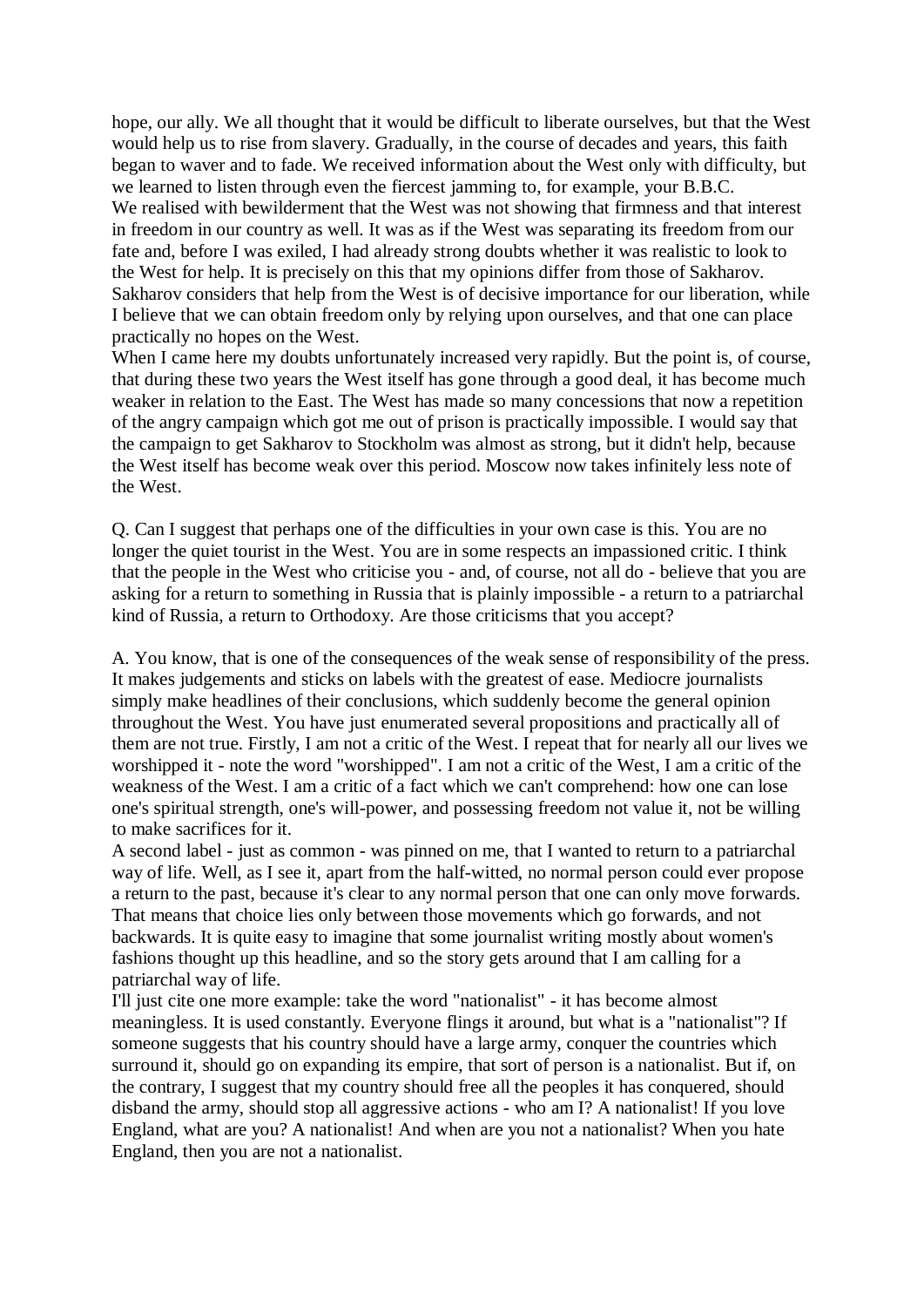Q. You make very eloquently the point that you're not going back in the sense of a return to the old Russian imperialism, but I'm not sure how you go forward as you claim you would. What is the way out of this world of tensions and oppression in the Soviet Union that you describe? If the West cannot help, what is the way forward for the Russian people?

A. Two years ago and three years ago this question was topical, that is to say, it was possible to believe that we inhabitants of the Soviet Union could sit down and consider our future. The Soviet leadership was experiencing so many difficulties, so many failures, that it had to seek some way out, and indeed I thought that the way out was to seek the path of evolution, certainly not the revolutionary path. Not an explosion. And this is where Sakharov and I agree. An evolutionary smooth path which would offer a way out of this terrible system. However, today all these suggested solutions have lost their practical value. Over the last two years, terrible things have happened. The West has given up not only four, five or six countries, the West has given up all its world positions. The West has given everything away so impetuously, has done so much to strengthen the tyranny in our country, that today all these questions are no longer relevant in the Soviet Union. Opposition has remained, but I have already said many times that our movement of opposition and spiritual revival, like any spiritual process, is a slow process. But your capitulations, like all political processes, move very quickly. The speed of your capitulations has so rapidly overtaken the pace of our moral regeneration that at the moment the Soviet Union can only move along one path: the flourishing of totalitarianism. It would be more appropriate if it were not you asking me which way Russia - or rather the Soviet Union, let us not get the two mixed - will go, but if I were to ask you which way the West is going? Because at the moment the question is not how the Soviet Union will find a way out of totalitarianism, but how the West will be able to avoid the same fate. How will the West be able to withstand the unprecedented force of totalitarianism? That is the problem.

Q. Why, though, do you think that people in the West have begun to feel uneasy with you? After this enormously varied experience that you've had - you've been a teacher, a decorated war hero, an officer in the Soviet army, you have been a cancer patient, you've been a political prisoner in concentration camps - what is the central point, in all that you say, that you stand for?

A. I would say that my outlook on life has been formed largely in concentration camps - that part of my life which is reflected in "*The Gulag Archipelago.*" I don't know whether, as you put it, Western listeners would find my words embarrassing - it is difficult for me to judge this kind of reaction. But I would say this: those people who have lived in the most terrible conditions, on the frontier between life and death, be it people from the West or from the East - they all understand that between good and evil there is an irreconcilable contradiction, that good or evil are not one and the same thing, that one cannot build one's life without regard to this distinction.

I am surprised that pragmatic philosophy consistently scorns moral considerations. Nowadays, in the Western press, we read a candid declaration of the principle that moral considerations have nothing to do with politics. They do not apply and should not so to speak be applied. I would remind you that in 1939 England thought differently. If moral considerations were not applicable to politics then it would have been quite incomprehensible why on earth England went to war with Hitler's Germany.

Pragmatically, you could have got out of the situation, but England chose the moral course and experienced and demonstrated to the world perhaps the most brilliant and heroic period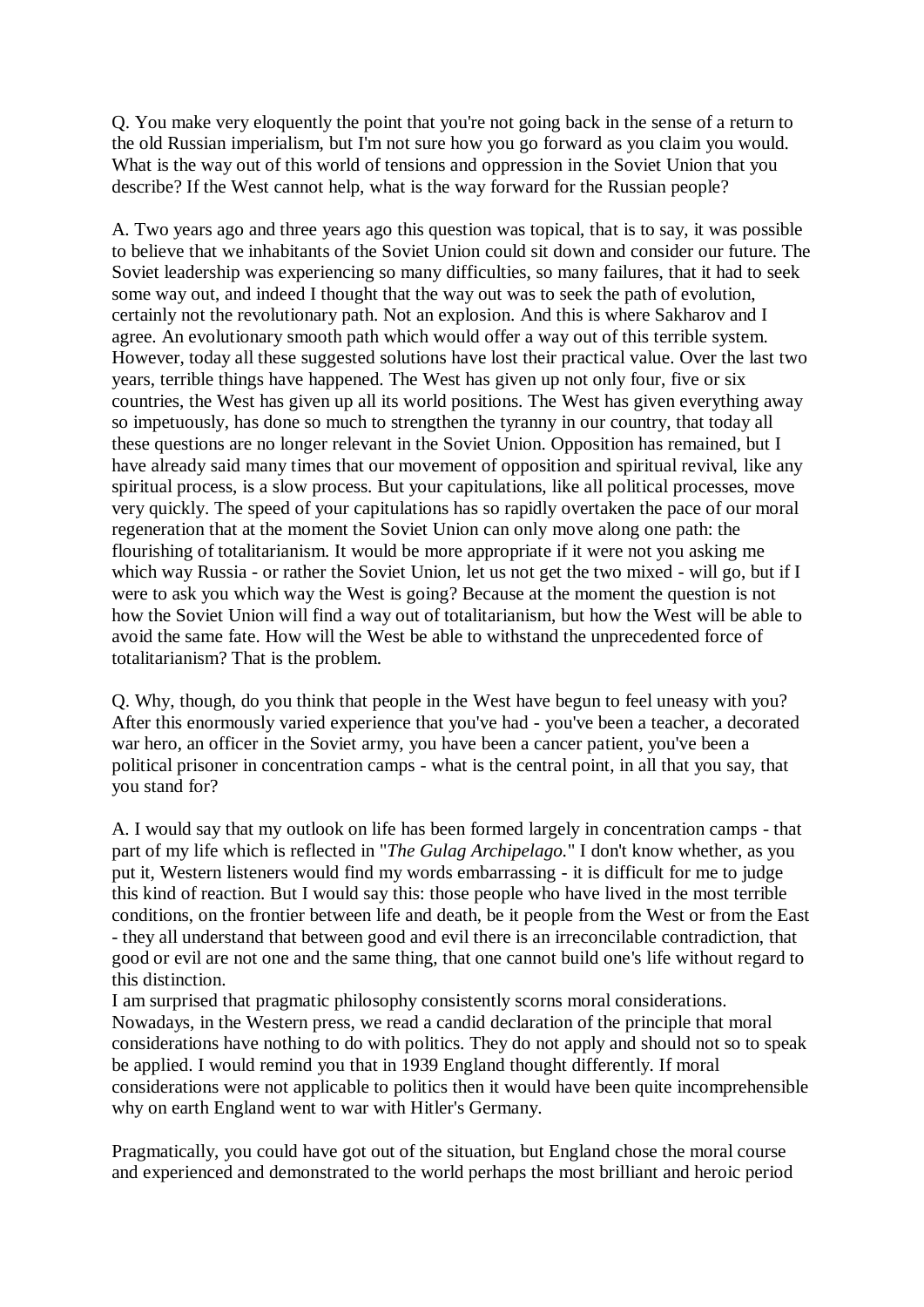in its history. But today we have forgotten this; today the English political leaders state quite frankly that they not only recognise any power over any territory regardless of its moral character, but they even hasten to recognise it - even try to be the first to do so. Freedom has been lost in Laos, China or Angola. Tyrants, bandits, puppets have come to power, and pragmatic philosophy says: that doesn't matter, we have to recognise them. One should not consider that the great principles of freedom finish at one's own frontiers, that as long as you have freedom, let the rest have pragmatism. No! Freedom is indivisible and one has to take a moral attitude towards it. Perhaps this is one of the main points of disagreement.

Q. You mention "*The Gulag Archipelago*" - your famous document of life in Stalin's prison camps. Those books are so full of an overwhelming anger and bitterness. Is the aim of them simply the destruction of the Communist ideology, the destruction of at least its myths, or are they meant to be something else than that? Do you want to go beyond that?

A. A work of art always consists of many parts, it has many facets, it has many sides, and that means many aims. The artist cannot set himself political aims, the aims of changing a political regime. It may come out as a byproduct of it, but to fight against untruth and falsehood, to fight against myths, or to fight against an ideology which is hostile to mankind, to fight for our memory, for our memory of what things were life - that is the task of the artist. A people which no longer remembers has lost its history and its soul. Yes, the main thing is to recreate. When I sit down to write these books, my only task is to recreate everything as it happened. That's my main aim. And naturally many deductions follow. If today the three volumes of "*Gulag Archipelago*" were widely published in the Soviet Union and were freely available to all, then in a very short space of time no Communist ideology would be left. For people who had read all this and understood it would simply have no more room in their minds for Communist ideology.

Q. In one of your most recent books you paint a portrait of Lenin in Zurich. Many people, I think, have noted a similarity between the two of you. The portrait you paint of a forceful character, Lenin, powerless to influence events inside Russia, cut off isolated, impatient - that does sound rather like you. Would you, like Lenin, be surprised at a profound change in your country taking place in your lifetime?

A. You know, I have been working on the image of Lenin for forty years. From the moment I conceived this series of books, I thought of Lenin as one of the central characters - if not "the" central character. I gathered every grain of information that I could, every detail, and my only aim was to recreate him alive, as he was. But in attacking Lenin, of course, you attack the legitimacy of the whole Soviet government, of the Bolsheviks themselves.

Q. Are you saying that there will be this spiritual revival which will in time overthrow the Communist system?

A. I don't attack Lenin. I describe him as he is, and for what he is worth. So much incense has been kindled around him, in your country as well. He has been raised to such summits...I show how, in reality, he was often shortsighted, how he treated his allies, collaborators, how weak were his ties with his own country. I don't attack him, but his ideology. The spiritual renaissance of our country lies in our liberation from this deadening, killing ideology.

Q. Is it valid to suggest a strong comparison between yourself and Lenin? There was he,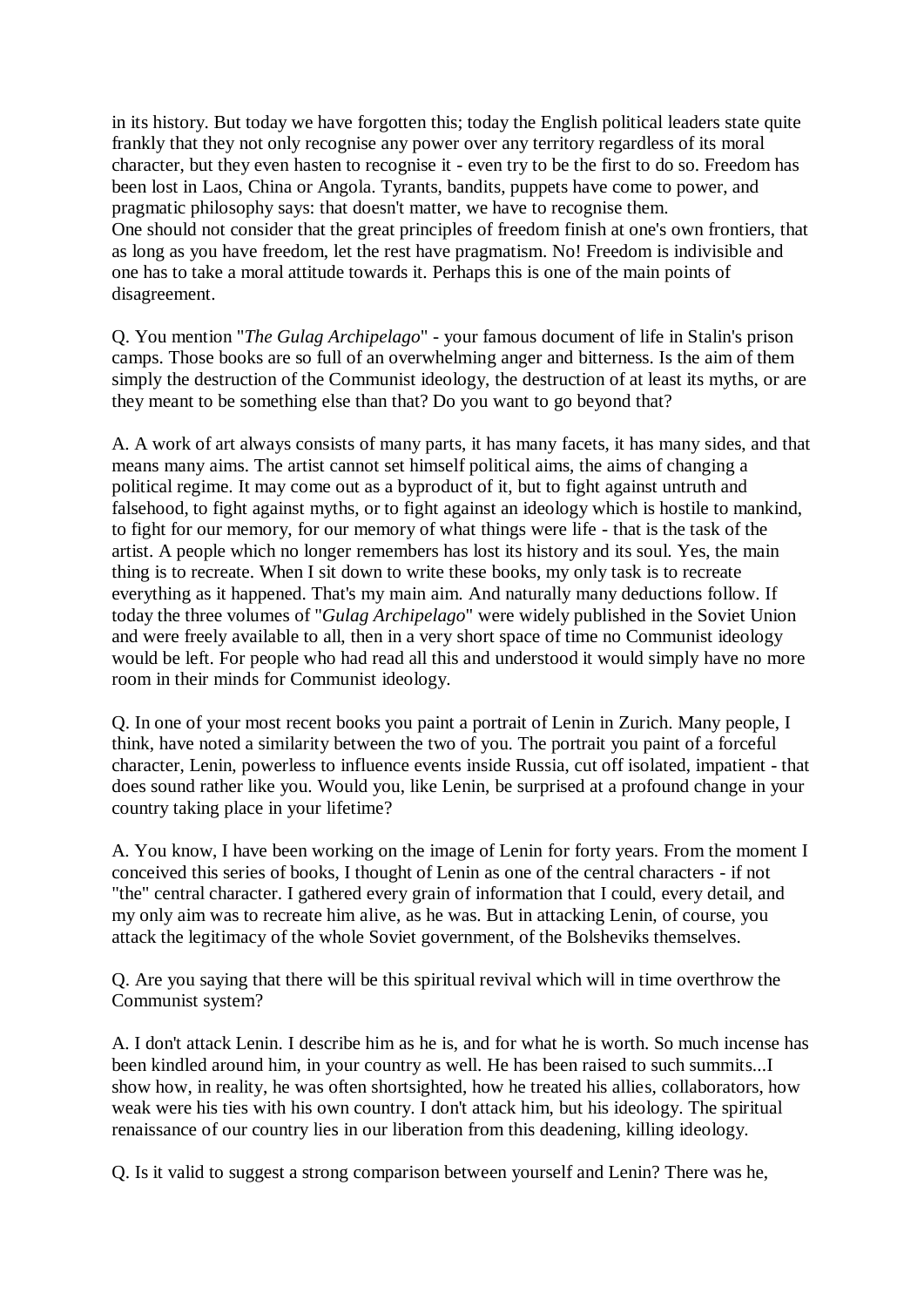waiting in Zurich. He couldn't do anything about the internal situation and was quite surprised when the change came, he, the great revolutionary. Would you be surprised if change came?

A. He was surprised because of his short-sightedness. You can see from my book that because of the narrowness of his party view he had lost sight of the simplest facts, he didn't know that the war was about to start - he was taken unawares by the First World War and in the same way by the Revolution. Two years ago, I didn't expect any explosion in the Soviet Union, I expected a slow process and it was already taking place. Today, yes, I would be surprised, but I wouldn't be surprised at something else: I wouldn't be surprised at the sudden and imminent fall of the West. The situation at the moment is s uch, the Soviet Union's economy is on such a war footing, that even if it were the unanimous opinion of all the members of the Politburo not to start a war, this would no longer be in their power. To avoid this would require an agonising change from a monstrous war economy to a normal peace economy.

The situation now is such that one must think not of what might happen unexpectedly in the Soviet Union, because in the Soviet Union nothing will happen unexpectedly. One must think of what might happen unexpectedly in the West. The West is on the verge of a collapse created by its own hands. This quite naturally makes the question one for you and not for us.

Q. You say this from the moral standpoint of a devout Christian, I know, and truth for you is more important than consequences. But what alternatives are there to treating with the Devil, as you would say, if the purpose of that is to avoid nuclear catastrophe?

A. You know, there was a time at the beginning of the Fifties when this nuclear threat hung over the world, but the attitude of the West was like granite and the West did not yield. Today this nuclear threat still hangs over both sides but the West has chosen the wrong path of making concessions. Nuclear war is not even necessary to the Soviet Union. You can be taken simply with bare hands. Why on earth, then, should one have nuclear war? If you have raised your hands and are giving in, why have nuclear war? The most important aspect of detente today is that there is no ideological detente. You Western people, you simply can't grasp the power of Soviet propaganda: today you still remain "British imperialists" who wish to strangle the whole earth. All this is hidden beneath the thin crust of detente; to remove this crust will take only one morning: one single morning. You can't be turned away from detente so simply. To turn you away from your present position one would need a year or two. But in the Soviet Union one morning, one command is enough! Newspapers come out with the news that the British imperialists have become so brazen, that the situation has become intolerable. And nothing that is being said against you every day will contradict this.

One can't raise the question of detente without ideological detente. If you are hated and hounded throughout the press, in every single lecture - what sort of detente is that? You are shown up as villains who can be tolerated, well, maybe for one more day. That is not detente.

As for the spirit of Helsinki - may I ask a question in my turn? How do you explain that, for instance, over the last few months there has been hardly any news coming out of the Soviet Union of the continuing persecution of dissidents? If you will forgive me, I will answer this myself. The journalists have bowed to the spirit of Helsinki. I know for a fact that Western journalists in Moscow, who have been given the right of freer movement, in return for this, and because of the spirit of Helsinki, no longer accept information about new persecutions of dissidents in the Soviet Union.

What does the spirit of Helsinki and the spirit of detente mean for us within the Soviet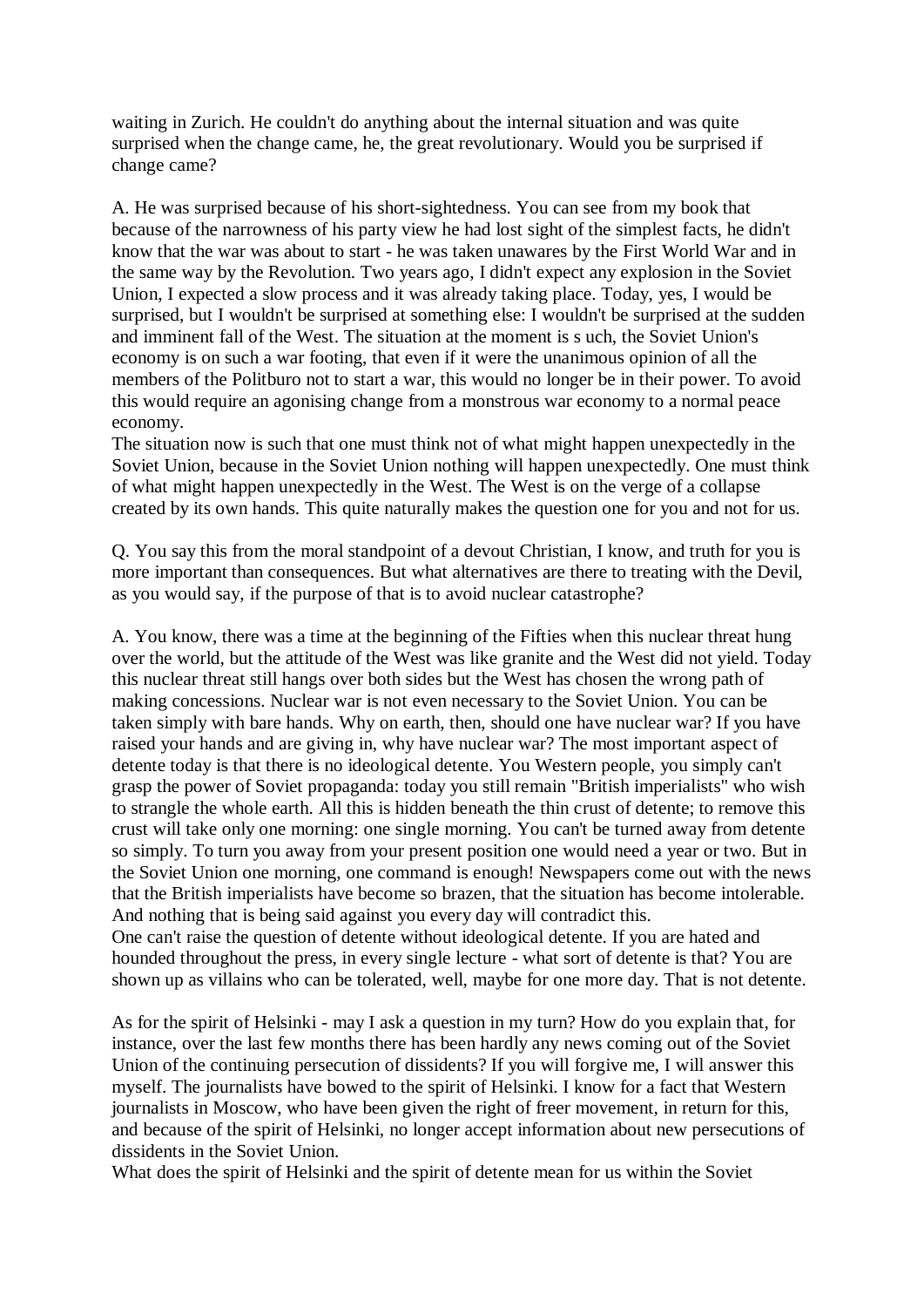Union? The strengthening of totalitarianism. What seems to you to be a milder atmosphere, a milder climate, is for us the strengthening of totalitarianism.

Here I would like to give you a few examples, a few fresh examples which you will not have heard over the radio or read in the papers. Someone went to visit Sakharov, he went home by train and was killed on the way. No, it wasn't you, he was killed, it was a Soviet citizen. Someone knocks at the door of Nikolai Kryukov, they have come to fix the gas; he opens the door. They beat him up nearly to death in his own house because he has defended dissidents and signed protests. All this happens in a flat. But on a street at five o'clock in the afternoon on Lenin Prospect - Lenin! - Malva Landa is seized and dragged into a car. She screamed, "Citizens, I'm being kidnapped!" Hundreds of people heard, passed by, they were afraid because anybody can be seized like that. Under the very eyes of passers-by, they shoved her into a car and took her to prison. That's the spirit of Helsinki and detente for us. And so it goes on.

In Odessa, Vyecheslav Grunov has been arrested for possessing illicit literature and put into a lunatic asylum. They've released Plyusch, but continue to lock up others. There you have detente and the spirit of Helsinki.

Q. Aleksandr lsa'ich, there was a very powerful feeling in the West throughout the Fifties and Sixties, and perhaps now - in fact a great British philosopher, Bertrand Russell, gave his support to the view "Better red than dead". Are you saying that this policy of detente was formulated by the Soviet government expressly for the purpose of preventing internal liberalisation in the Soviet Union? ln other words, the Soviet Union can only catch up by importing its technology from abroad and clamping down internally?

A. Here, forgive me, there are several questions. Yet, it is the import of technology which is saving the Soviet Union. That's true. But I return to that terrible statement of Bertrand Russell. I don't understand at all why Bertrand Russell said "Better red than dead". Why did he not say it would be better to be brown than dead? There is no difference. All my life and the life of my generation, the life of those who share my views, we have all had one standpoint; better to be dead than a scoundrel. In this horrible expression of Bertrand Russell there is an absence of all moral criteria. Looked as from a short distance these words allow one to manoeuvre and continue to enjoy life. But from a long-term point of view it will undoubtedly destroy those people who think like that. It is a terrible thought. I thank you for quoting this as a striking example. But you are asking as an alternative for a return to something like the Cold War tensions?

Most people, of course, welcome detente as a respite from that. I would like to emphasise that you think this is a respite, but it is an imaginary respite, it's a respite before destruction. As for us, we have no respite at all. We are being strangled even more, with greater determination. You recall the tension of the Fifties, but despite that tension you conceded nothing. Today you don't have to be a strategist to understand why Angola is being taken. What for? It is one of the most recent positions from which to wage world war successfully a wonderful position in the Atlantic. The Soviet armed forces have already overtaken the West in many respects, and in other respects are on the point of overtaking. The navy: Britain used to have a navy, now it is the Soviet Union that has the navy, control of the seas, bases. You may call this detente if you like but after Angola I just can't understand how one's tongue can utter this word!